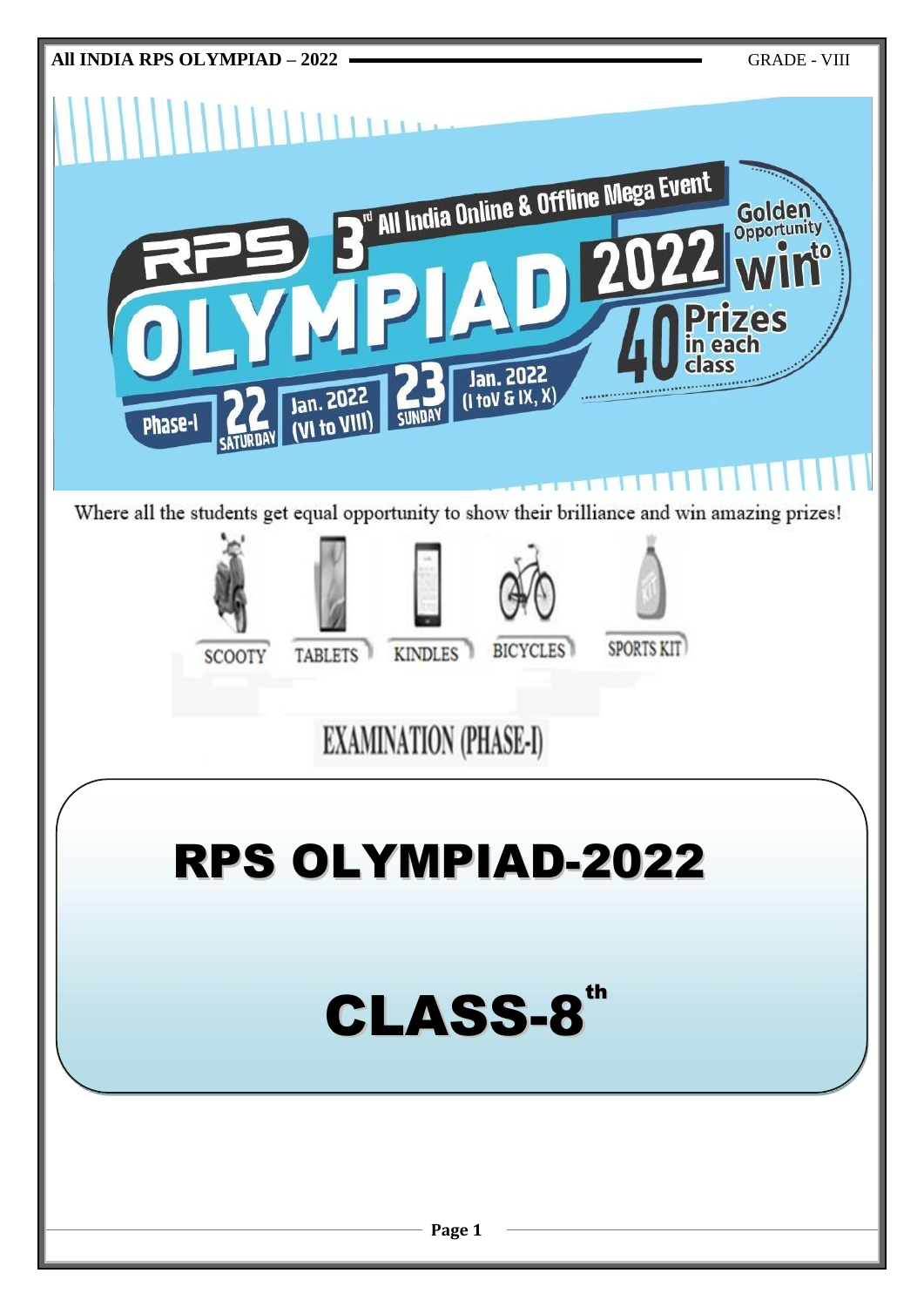**All INDIA RPS OLYMPIAD – 2022** GRADE - VIII

# M.M. : 60 Time : 60 Mins.

|                                                                        | <b>ENGLISH (15 Marks)</b>                                                                                             |                                                                  |           |                                                                                                       |  |  |
|------------------------------------------------------------------------|-----------------------------------------------------------------------------------------------------------------------|------------------------------------------------------------------|-----------|-------------------------------------------------------------------------------------------------------|--|--|
| A. Fill in the blanks by choosing the most appropriate option:- (Q1-7) |                                                                                                                       |                                                                  |           |                                                                                                       |  |  |
|                                                                        |                                                                                                                       |                                                                  |           |                                                                                                       |  |  |
|                                                                        | a) shall become                                                                                                       | b) had become                                                    | c) become | d) has become                                                                                         |  |  |
|                                                                        |                                                                                                                       | 2. ___________________ I borrow some money from your father?     |           |                                                                                                       |  |  |
|                                                                        | a) Ought                                                                                                              | b) May                                                           | c) Might  | d) Would                                                                                              |  |  |
|                                                                        |                                                                                                                       | 3. "We definitely look into the matter", the officer affirmed.   |           |                                                                                                       |  |  |
|                                                                        | a) can                                                                                                                | b) will                                                          | c) would  | d) need to                                                                                            |  |  |
|                                                                        |                                                                                                                       |                                                                  |           |                                                                                                       |  |  |
|                                                                        | a) for                                                                                                                | b) of                                                            | $c)$ on   | $d$ ) in                                                                                              |  |  |
|                                                                        |                                                                                                                       | 5. I cannot agree ________ you on the subject.                   |           |                                                                                                       |  |  |
|                                                                        | a) to                                                                                                                 | b) for                                                           | c) with   | d) about                                                                                              |  |  |
|                                                                        |                                                                                                                       | 6. My mother, along with others _______________________ worried. |           |                                                                                                       |  |  |
|                                                                        | a) were                                                                                                               | b) are                                                           | c) have   | d) was                                                                                                |  |  |
|                                                                        |                                                                                                                       | 7. None of the candidates ______________ responded.              |           |                                                                                                       |  |  |
|                                                                        | a) were                                                                                                               | b) have                                                          | c) has    | $d$ ) is                                                                                              |  |  |
|                                                                        | 8. Choose the correct sentence.                                                                                       |                                                                  |           |                                                                                                       |  |  |
|                                                                        | a) When I woke up, he has already eaten his breakfast.                                                                |                                                                  |           |                                                                                                       |  |  |
|                                                                        | When I woke up, he had already taken his breakfast.<br>b)                                                             |                                                                  |           |                                                                                                       |  |  |
|                                                                        | When I had woke up, he had already ate his breakfast.<br>$\mathbf{c})$                                                |                                                                  |           |                                                                                                       |  |  |
|                                                                        | $\rm d$                                                                                                               | When I had woken up, he has already ate his breakfast.           |           |                                                                                                       |  |  |
|                                                                        |                                                                                                                       |                                                                  |           | B. A sentence has been given in Direct/Indirect speech. Choose the correct option which expresses the |  |  |
|                                                                        |                                                                                                                       | same sentence in Direct/Indirect speech. (Q9-11)                 |           |                                                                                                       |  |  |
|                                                                        |                                                                                                                       | 9. She said, "You have been late. Everybody's here already".     |           |                                                                                                       |  |  |
|                                                                        | She said that I had been late and everybody was there already.<br>a)                                                  |                                                                  |           |                                                                                                       |  |  |
|                                                                        | She said that I was late and that everyone was there already.<br>b)                                                   |                                                                  |           |                                                                                                       |  |  |
|                                                                        | She said that I got late so everybody was there already.<br>$\mathbf{c})$                                             |                                                                  |           |                                                                                                       |  |  |
|                                                                        | She said that I am late and everybody got there already.<br>d)                                                        |                                                                  |           |                                                                                                       |  |  |
|                                                                        | Joseph said, "Alas! These are difficult times".<br>10.                                                                |                                                                  |           |                                                                                                       |  |  |
|                                                                        | Joseph said that those were difficult times.<br>a)                                                                    |                                                                  |           |                                                                                                       |  |  |
|                                                                        | Joseph said it would have been difficult times.<br>b)                                                                 |                                                                  |           |                                                                                                       |  |  |
|                                                                        | Joseph sighed with sorrow that those were difficult times.<br>C)<br>Joseph exclaimed that those were difficult times. |                                                                  |           |                                                                                                       |  |  |
|                                                                        | d)                                                                                                                    |                                                                  |           |                                                                                                       |  |  |

**Page 2**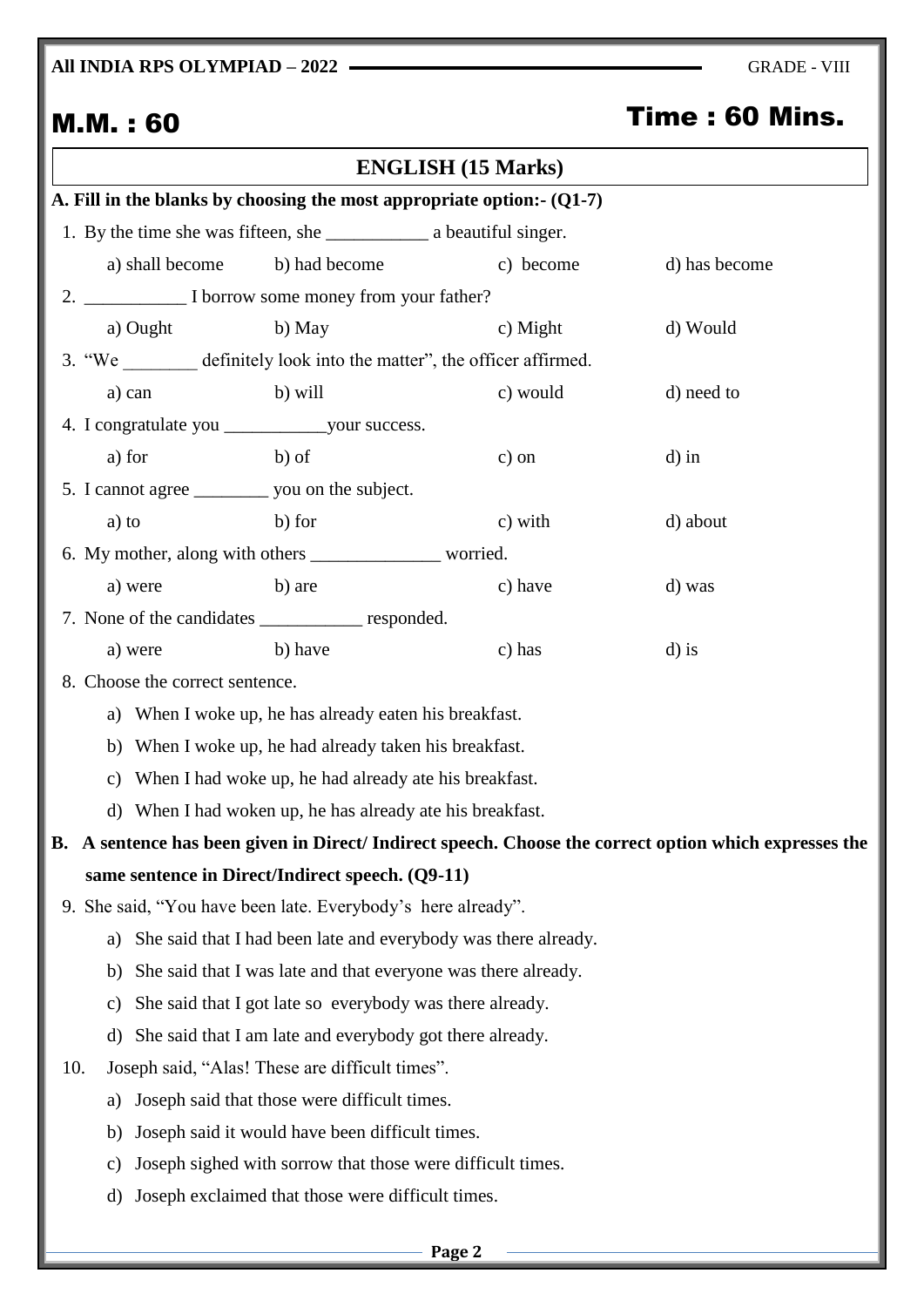## **All INDIA RPS OLYMPIAD – 2022** GRADE - VIII 11. The traveler enquired to the farmer if he could tell him the way to the nearest inn. a) The traveler said to the farmer, "Where is the nearest inn?" b) The traveler said to the farmer, "Which is the way to the nearest inn?" c) The traveler said to the farmer, "Can you tell me the way to the nearest inn?" d) The traveler said to the farmer, "Can you tell me where is the nearest inn?" **C. Choose the correct option which expresses the meaning of the underlined idiom/phrase. (Q12-13)** 12. Being an introvert, he will eat his **heart out**. a) eat too much b) keep brooding c) invite trouble d) suffer silently 13. By putting on the mime act, Deepak **stole some of the thunder** of Peter's speech. a) made unimpressive b) filched something c) detracted the listeners d) made noise **D. A sentence has been given in Active voice. Choose the correct option which expresses the same sentence in Passive voice. (Q14-15)** 14. Look up the word in the dictionary. a) Let's look up the word in the dictionary. b) Let the word looked up in the dictionary. c) Let the word be looking up in the dictionary. d) Let the word be looked up in the dictionary. 15. None of them had seen me. a) I hadn't been seen b) I have not been seen. c) No one had seen me. d) I had been seen. **Mathematics (15 Marks)** 16. If  $3(x-2)^2 = 507$ , then x can be \_\_\_\_\_\_\_\_. a) 13 b) 12 c) 15 d) 14 17. If  $11^x = 3^y = 99^z$ , then  $\frac{1}{x} + \frac{1}{y}$  $\frac{1}{y} + \frac{1}{z}$  $\frac{1}{z}$  = \_\_\_\_\_\_\_\_\_\_\_\_\_. a)  $\frac{2}{z} - \frac{1}{y}$  $\frac{1}{y}$  b)  $\frac{2}{z} + \frac{1}{y}$ y c) $-\frac{1}{n}$ y d) 0 18. One-third of 1206 is what percent of 134? a) 3 b) 30 c) 300 d) None of these 19. The value of  $\sqrt{117^2 - 108^2}$  is \_\_\_\_\_\_\_\_\_\_\_\_. a) 55 b) 45 c) 35 d) 65 20. A number, when decreased by 20%, becomes 136. What is the number? a) 160 b) 150 c) 170 d) 140 21. A number is 56 greater than the average of its third, quarter and one-twelfth. The number is a) 18 b) 36 c) 54 d) 72

**Page 3**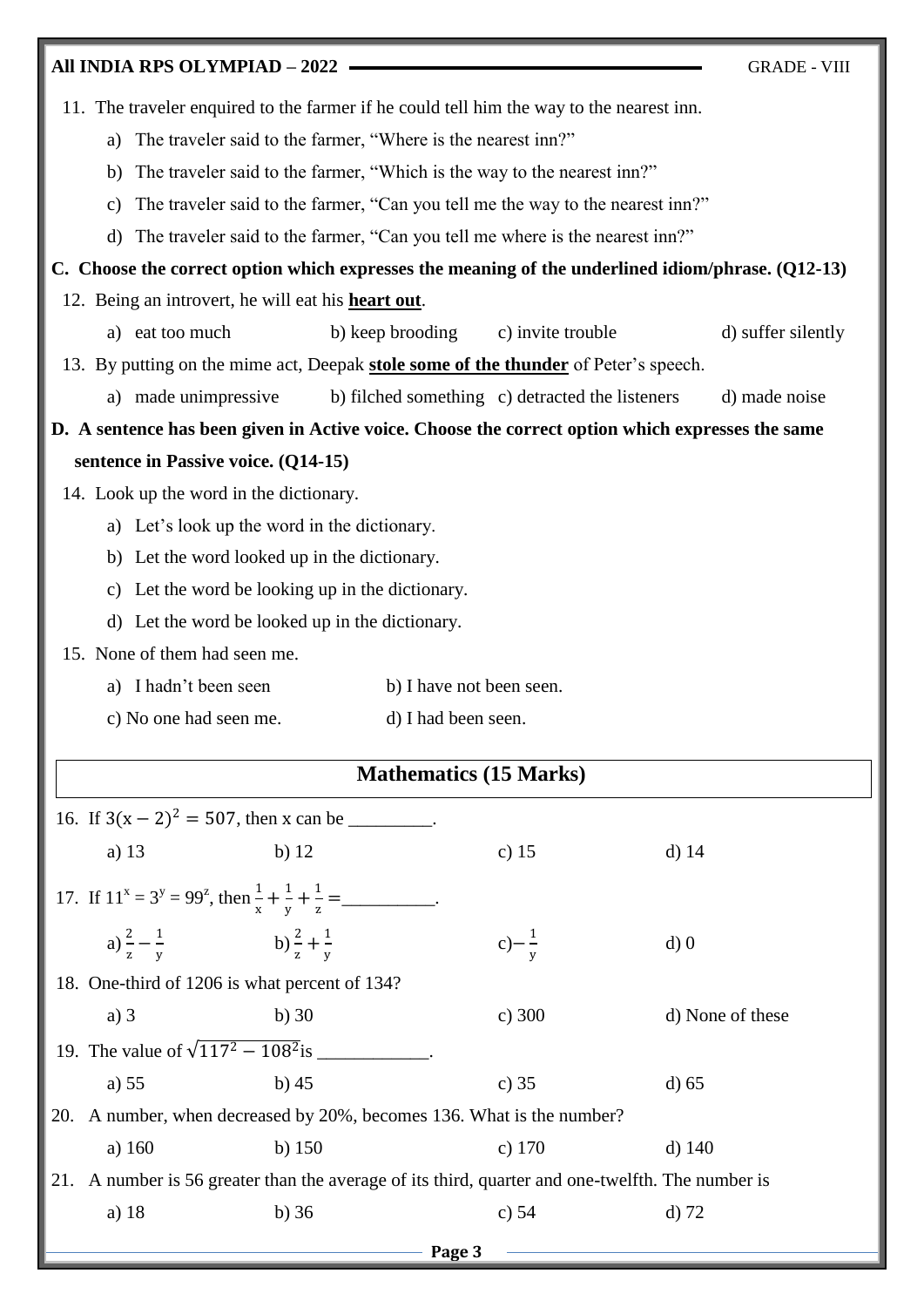## **All INDIA RPS OLYMPIAD – 2022** GRADE - VIII 22. If  $(2^{3x-1} + 10) \div 7 = 6$ , then x is equal to a) –2 b) 0 c) 1 d) 2 23. If the base radius of a cone is doubled and its height is halved, then which of the following is true regarding its volume? a) Increases by 200% b) Decreases by 200% c) Increases by 100% d) Decreases by 100% 24. In the below given figure of parallelogram, find the measure of  $x^0$ . a)  $90^\circ$ b)  $80^\circ$ c)  $70^\circ$ d)  $60^\circ$ 25. One of the factors of  $x^2 + \frac{1}{x}$  $\frac{1}{x^2}$  + 2 – 2x –  $\frac{2}{x}$  $\frac{2}{x}$  is a)  $x - \frac{1}{x}$ x b)  $x + \frac{1}{x}$  $\frac{1}{x} - 1$  c)x +  $\frac{1}{x}$  $\frac{1}{x}$  d)  $x^2 + \frac{1}{x^2}$  $x^2$ 26. If  $3x - 7y = 10$  and  $xy = -1$ , then the value of  $9x^2 + 49y^2$  is a) 58 b) 142 c) 104 d) – 104 27. The length of a cylindrical metallic tube is one metre. Its thickness is 1cm and its internal diameter is 12cm. Find the weight of the tube if the density of metal is 7.7 gram per cubic cm. a) 32.67 kg b) 33.84 kg c) 32.24 kg d) 31.46 kg 28. Which of the following cannot be true for polyhedron? a) faces = 4, vertices = 4, edges = 6 b) faces = 8, vertices = 6, edges = 12 c) faces = 5, vertices = 4, edges = 6 d) faces = 20, vertices = 12, edges = 30 29. If the area of three adjacent faces of a cuboid is p, q, r respectively, then the volume of air in the room is; a)  $\sqrt{pqr}$  b)  $2\sqrt{pqr}$  c)  $3\sqrt{pqr}$  d)  $4\sqrt{pqr}$ 30. 15 boys earn Rs 900 in 5 days. How much will 20 boys earn in 7 days? a) Rs 1680 b) Rs 1480 c) Rs 1580 d) Rs 1780 **Physics (5 Marks)** 31. The two thigh bones (Femurs), each of cross section area 10 cm<sup>2</sup> support the upper part of a human body of mass 40 kg. Estimate the average pressure sustained by the Femurs. Take  $g = 10 \text{ m/s}^2$ . **Science (15 Marks)**

c)  $2 \times 10^5 \text{ N/m}^2$  d)  $2 \times 10^{-5} \text{ N/m}^2$ 32. A block of mass 4 kg is placed on a floor. The coefficient of friction between block and floor is 0.2. If a 6N force is applied on the block, what is the value of acceleration of block? (Take  $g = 10m/s^2$ )

b)  $2 \times 10^4$  N/m<sup>2</sup>

a)  $2 \times 10^6$  N/m<sup>2</sup>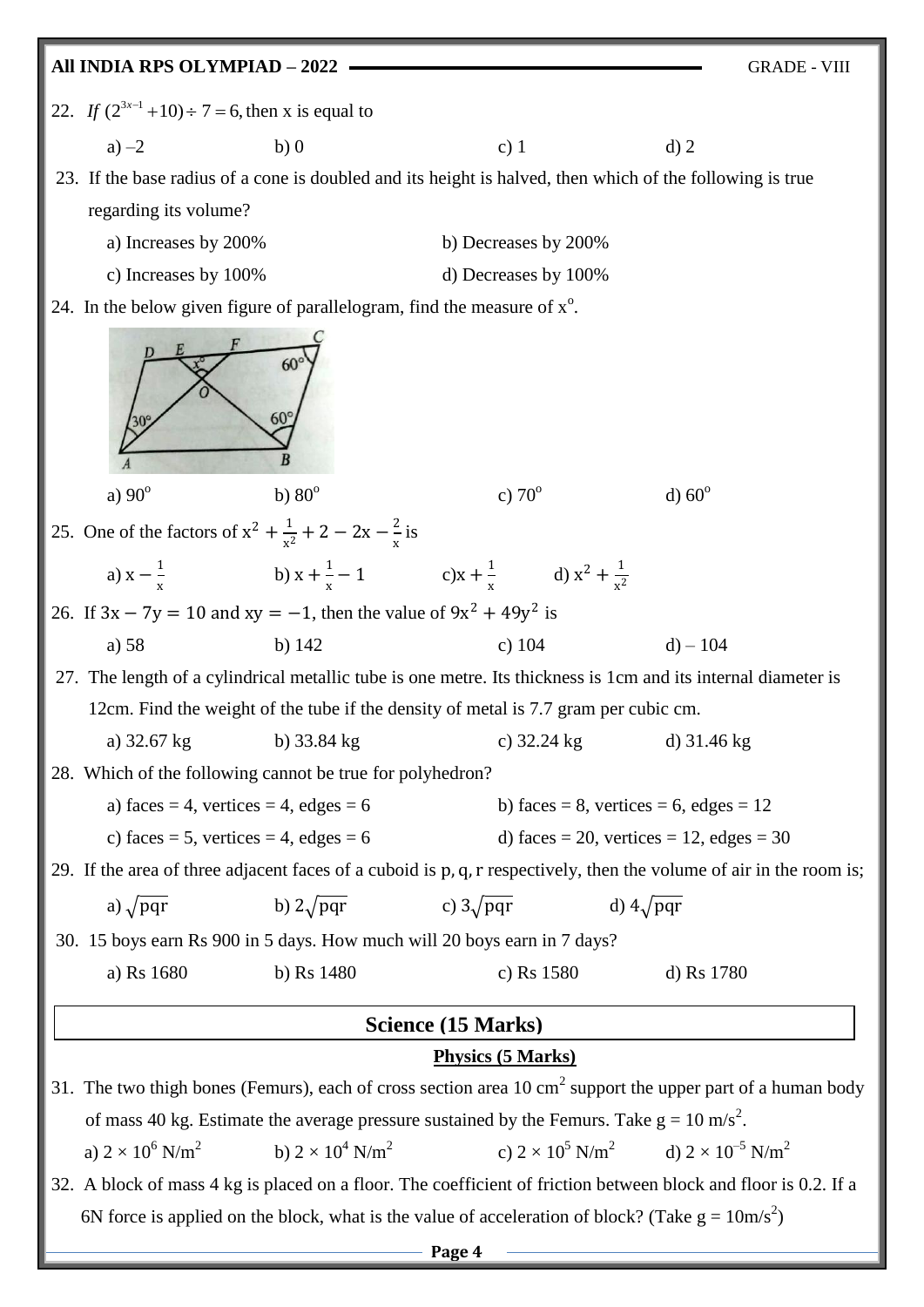|     | All INDIA RPS OLYMPIAD - 2022                                                                                |                                                                                                        |                                       | <b>GRADE - VIII</b>                              |  |  |
|-----|--------------------------------------------------------------------------------------------------------------|--------------------------------------------------------------------------------------------------------|---------------------------------------|--------------------------------------------------|--|--|
|     | a) $2 \text{ m/s}^2$<br>b) $8 \text{ m/s}^2$                                                                 |                                                                                                        | c) – 1.5 m/s <sup>2</sup> d) zero     |                                                  |  |  |
|     | 33. When glass is rubbed with silk cloth                                                                     |                                                                                                        |                                       |                                                  |  |  |
|     | a) The glass rod acquire negative charge.                                                                    |                                                                                                        |                                       | b) Electrons are transferred from glass to silk. |  |  |
|     | c) Electrons are transferred from silk to glass.                                                             |                                                                                                        | d) Silk acquires positive charge.     |                                                  |  |  |
| 34. |                                                                                                              | A sound wave has a frequency 1000 Hz and wavelength 50 cm. How long will it take to move through       |                                       |                                                  |  |  |
|     | 1 km?                                                                                                        |                                                                                                        |                                       |                                                  |  |  |
|     | a) $2.5 s$                                                                                                   | b) $2.05 s$                                                                                            | c) $2s$                               | $d)$ 4 s                                         |  |  |
| 35. |                                                                                                              | A boy of height 150 cm wants to see his full image in a plane mirror. Find the minimum length of the   |                                       |                                                  |  |  |
|     | mirror required?                                                                                             |                                                                                                        |                                       |                                                  |  |  |
|     | a) 150 cm                                                                                                    | b) $75 \text{ cm}$                                                                                     | c) $0.75 \text{ m}$                   | d) both (b) $\&$ (c)                             |  |  |
|     |                                                                                                              |                                                                                                        |                                       |                                                  |  |  |
|     |                                                                                                              | <b>Chemistry (5 Marks)</b>                                                                             |                                       |                                                  |  |  |
| 36. | One of the main constituents of amalgam is -                                                                 |                                                                                                        |                                       |                                                  |  |  |
|     | a) Aluminium                                                                                                 | b) Copper                                                                                              | c) Iron                               | d) Mercury                                       |  |  |
| 37. |                                                                                                              | $Fe2O3 + 2Al \rightarrow Al2O3 + 2Fe$ . the given reaction is an example of a –                        |                                       |                                                  |  |  |
|     | a) Combination reaction                                                                                      |                                                                                                        | b) Double displacement reaction       |                                                  |  |  |
|     | c) Decomposition reaction                                                                                    | d) Displacement reaction                                                                               |                                       |                                                  |  |  |
| 38. |                                                                                                              | How much percentage of carbon is present in bituminous coal?                                           |                                       |                                                  |  |  |
|     | a) $20 - 25%$                                                                                                |                                                                                                        | b) $25 - 35\%$ c) $65 - 85\%$ d) 98 % |                                                  |  |  |
|     |                                                                                                              | 39. Aqua regia is a freshly prepared mixture of concentrated HNO3 and concentrated HCl in the ratio of |                                       |                                                  |  |  |
|     | a) $1:3$ respectively                                                                                        | b) $2:3$ respectively                                                                                  |                                       |                                                  |  |  |
|     | c) $3:1$ respectively                                                                                        | d) $3:2$ respectively                                                                                  |                                       |                                                  |  |  |
| 40. | A tester is used to check the conduction of electricity through two liquids, labelled $A \& B$ . It is found |                                                                                                        |                                       |                                                  |  |  |
|     | that the bulb of the tester glows brightly for liquid A, while it glows very dimly for liquid B. You would   |                                                                                                        |                                       |                                                  |  |  |
|     | conclude that :-                                                                                             |                                                                                                        |                                       |                                                  |  |  |
|     | a) Liquid A is a better conductor than liquid B.<br>b) Liquid B is a better conductor than liquid A.         |                                                                                                        |                                       |                                                  |  |  |
|     | c) Both liquids are equally conducting.                                                                      |                                                                                                        |                                       |                                                  |  |  |
|     |                                                                                                              | d) Conducting properties of liquid cannot be compared in this manner.                                  |                                       |                                                  |  |  |
|     |                                                                                                              |                                                                                                        | <b>Biology (5 Marks)</b>              |                                                  |  |  |
|     | 41. Which hormone initiates the metamorphosis in insects?                                                    |                                                                                                        |                                       |                                                  |  |  |
|     | a) Thyroxine                                                                                                 | b) Insulin                                                                                             | c) Growth Hormone d) Adrenaline       |                                                  |  |  |
|     |                                                                                                              | 42. Which chromosomes determine sex of an individual?                                                  |                                       |                                                  |  |  |
|     | a) Autosomes                                                                                                 | b) Allosomes                                                                                           | c) Plasmid                            | d) Giant Chromosome                              |  |  |
|     |                                                                                                              | 43. Generally mammals are viviparous. But this animal is an oviparous. It is a                         |                                       |                                                  |  |  |
|     |                                                                                                              |                                                                                                        |                                       |                                                  |  |  |
|     | Page 5                                                                                                       |                                                                                                        |                                       |                                                  |  |  |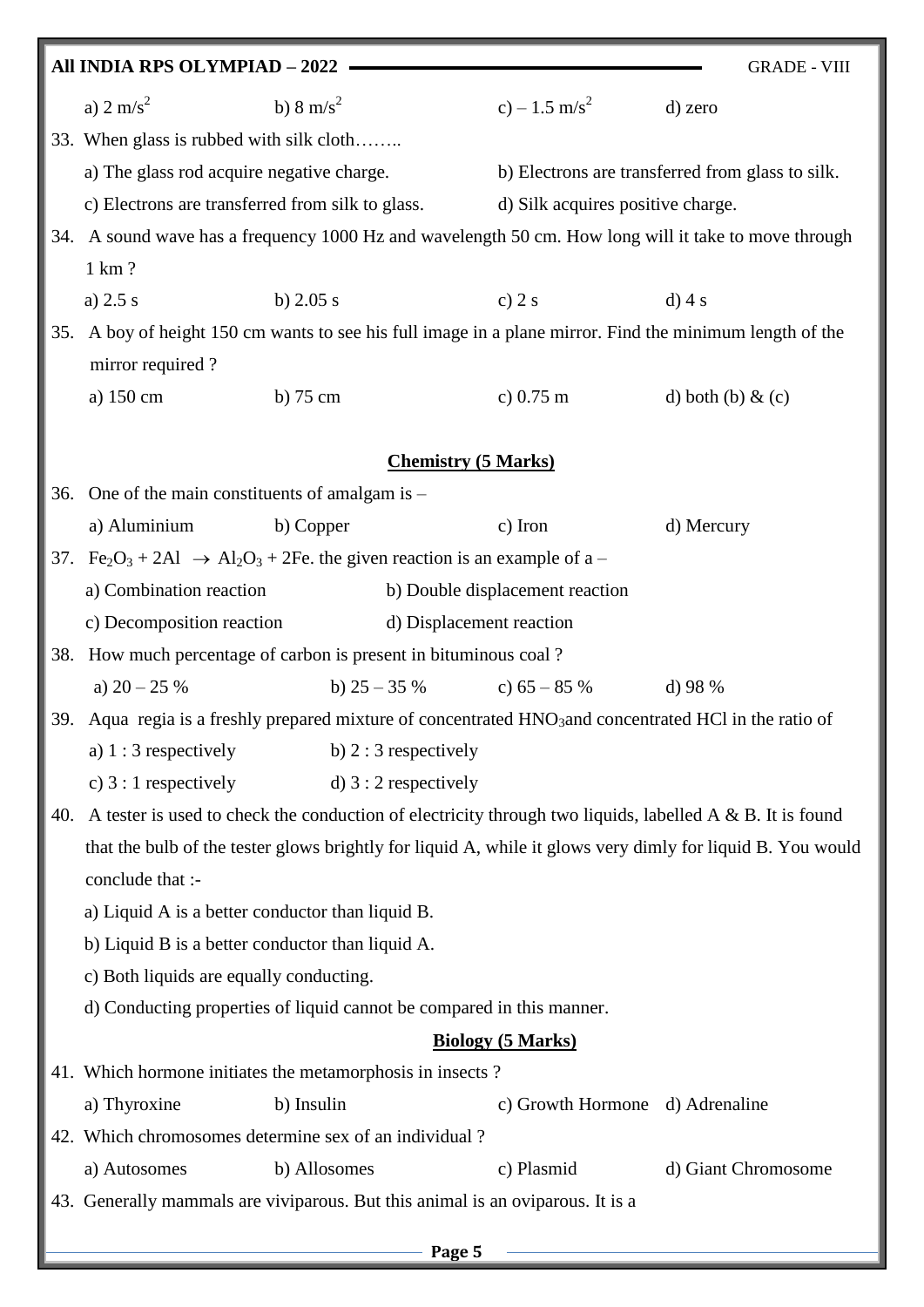| All INDIA RPS OLYMPIAD - 2022<br><b>GRADE - VIII</b> |                                                                                            |                  |             |                       |  |
|------------------------------------------------------|--------------------------------------------------------------------------------------------|------------------|-------------|-----------------------|--|
|                                                      | a) Platypus                                                                                | b) Blue whale    | c) Echidna  | $d)$ Both (a) and (c) |  |
| 44.                                                  | Food like meat, fish, vegetables etc. can be stored for a longer time in a freezer because |                  |             |                       |  |
|                                                      | a) Microorganisms grow at faster rate in cold environment                                  |                  |             |                       |  |
|                                                      | b) Microorganisms present in food cannot grow and reproduce at low temperature.            |                  |             |                       |  |
|                                                      | c) Microorganisms present in food can grow and reproduce at low temperature                |                  |             |                       |  |
|                                                      | d) All of above                                                                            |                  |             |                       |  |
|                                                      | 45. Food substance are digested with the help of enzymes that are present in               |                  |             |                       |  |
|                                                      | a) Mitochondria                                                                            | b) Golgi complex | c) Lysosome | d) Ribosome           |  |
|                                                      |                                                                                            |                  |             |                       |  |
|                                                      | <b>Aptitude</b> (15 Marks)                                                                 |                  |             |                       |  |

*Direction (46):* - Choose the correct alternative that will continue the same pattern and replace the question mark in the given series.

 46. 3, 8, 13, 24, 41, ? a) 70 b) 75 c) 80 d) 85 *Direction (47):* - In this questions, one term in the number series is wrong. Find out the wrong term. 105, 85, 60, 30, 0, – 45, – 90 a) 105 b) 60 c) 0 d) – 45

**Direction (48-49):** In a code language, letters of English alphabet (consonants and vowels) are coded as given for some words below. The number code for each letter is given in bracket under coded form and corresponds to the letter in the word in the same serial order. Read the coded forms of the given words and find out the rules for their logic. Applying those rules, answer the questions that follow in two sets.

| Word        | <b>Coded Form</b>         |
|-------------|---------------------------|
| SEAT        | $(5)$ $(15)$ $(15)$ $(5)$ |
| UNIT        | $(30)$ $(5)$ $(30)$ $(5)$ |
| PAGE        | $(5)$ $(25)$ $(25)$ $(5)$ |
| <b>ATE</b>  | $(0)$ (5) (0)             |
| OPEN        | $(30)$ $(5)$ $(30)$ $(5)$ |
| <b>BOOK</b> | $(5)$ $(20)$ $(20)$ $(5)$ |
| PIN         | (5)(10)(5)                |
| <b>POUR</b> | $(5)$ $(15)$ $(15)$ $(5)$ |
| <b>DEEP</b> | $(5)$ $(20)$ $(20)$ $(5)$ |
| <b>NONE</b> | $(5)$ $(25)$ $(5)$ $(25)$ |

48. DESO

|        | a) (5) (0) (5) (15)<br>49. SUP | b) $(5)$ $(30)$ $(5)$ $(30)$ | c) $(5)$ $(10)$ $(5)$ $(10)$ | d) $(5)$ $(25)$ $(5)$ $(25)$ |  |
|--------|--------------------------------|------------------------------|------------------------------|------------------------------|--|
|        | a) $(5)$ $(0)$ $(5)$           | b) (0) (5) (0)               | c) $(5)$ $(5)$ $(5)$         | d) $(5)$ $(10)$ $(5)$        |  |
| Page 6 |                                |                              |                              |                              |  |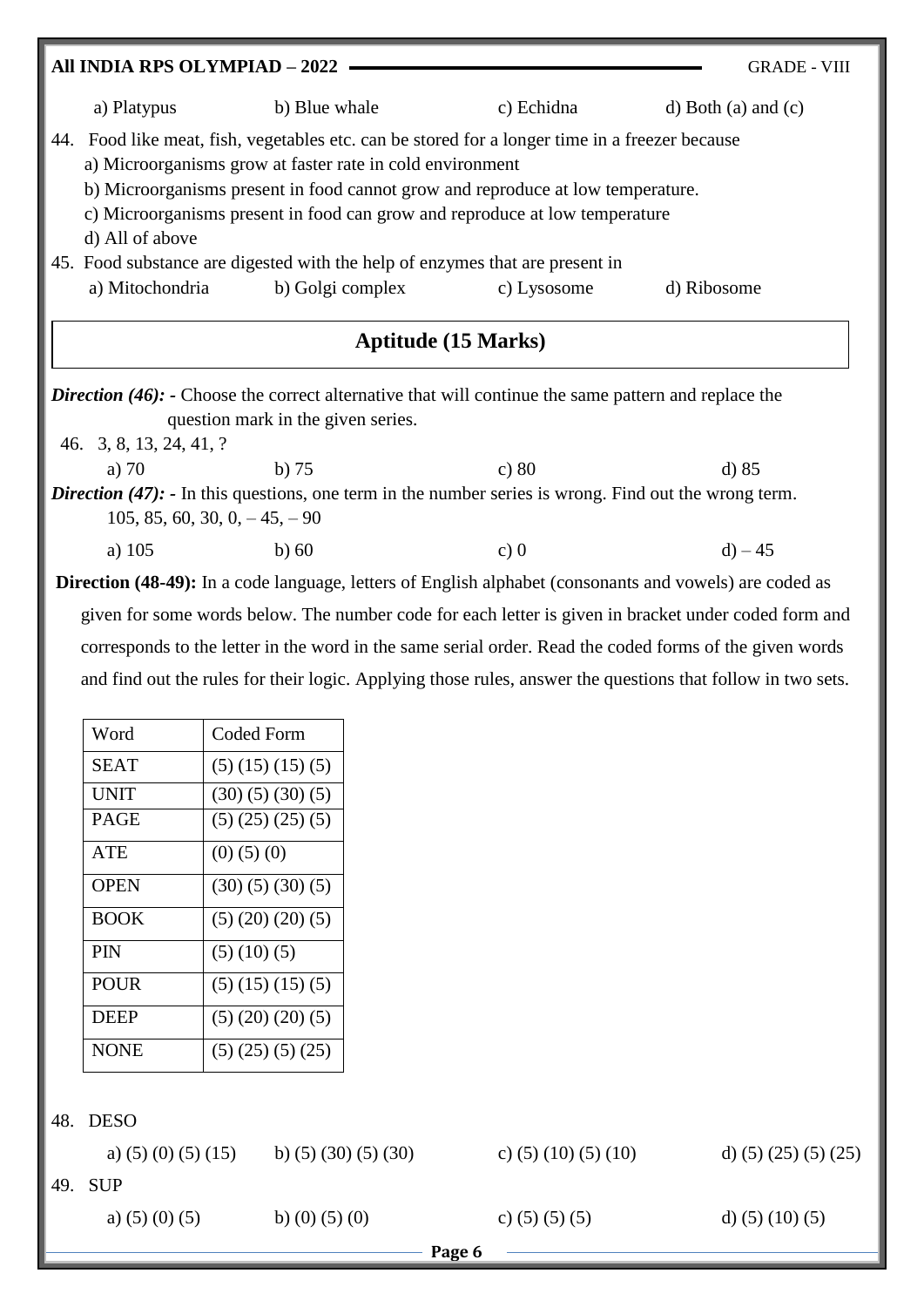

**Page 7**